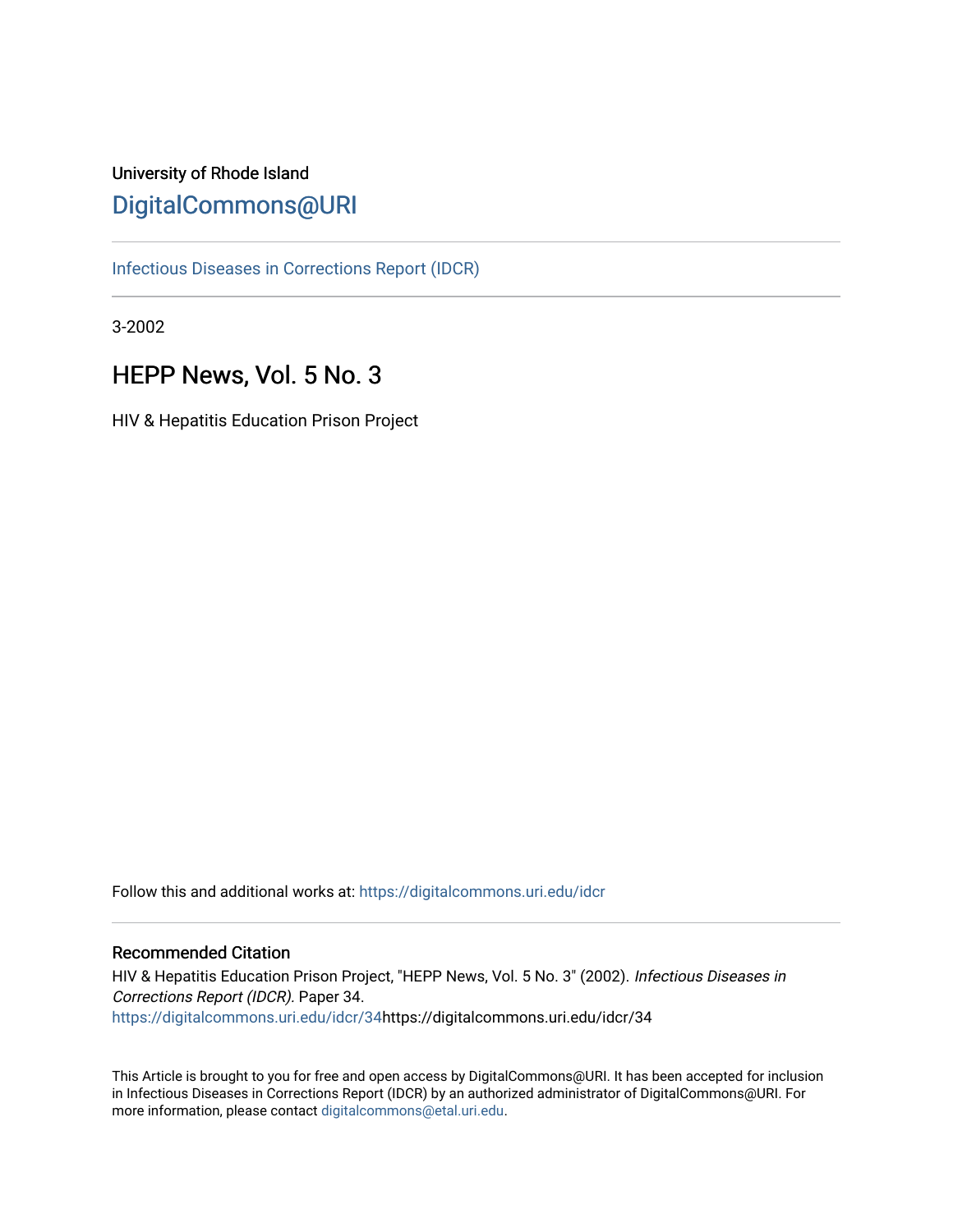

SPONSORED BY THE BROWN MEDICAL SCHOOL OFFICE OF CONTINUING MEDICAL EDUCATION.

**Table 1: Percentage of TB Cases, by State 5**

**Joseph Bick, M.D.\*,** *Editor, HEPP News*

# **ABOUT HEPP**

*HEPP News, a forum for correctional problem solving, targets correctional administrators and HIV/AIDS and hepatitis care providers including physicians, nurses, outreach workers, and case managers. Continuing Medical Education credits are provided by the Brown University Office of Continuing Medical Education to physicians who accurately respond to the questions on the last page of the newsletter.* 

### **CHIEF EDITOR Anne S. De Groot, M.D.** *Director, TB/HIV Research Lab,*

*Brown Medical School*

**DEPUTY EDITORS Frederick L. Altice, M.D.** *Director, HIV in Prisons Program, Yale University AIDS Program*

## **Joseph Bick, M.D.**

*Director, HIV Treatment Services, California Medical Facility, California Department of Corrections*

**David P. Paar, M.D.** *Director, AIDS Care and Clinical Research Program, University of Texas, Medical Branch*

**Faculty Disclosure** In accordance with the Accreditation Council for Continuing Medical Education Standards for Commercial Support, the faculty for this activity have been asked to complete Conflict of Interest Disclosure forms. Disclosures are listed at the end of articles. All of the individual medications discussed in this newsletter are approved for treatment of HIV and hepatitis unless otherwise indicated. For the treatment of HIV and hepatitis infection, many physicians opt to use combination antiretroviral therapy which is not addressed by the FDA.

*HEPP News is grateful for the support of the following companies through unrestricted educational grants: Major Support: Agouron Pharmaceuticals, Abbott Laboratories, and Roche Pharmaceuticals Sustaining: Boehringer-Ingelheim Laboratories, Schering-Plough, Virologic and GlaxoSmithKline*

| Area                  | <b>Total Number of</b><br>TB cases in 2000 | % of Population<br>Incarcerated <sup>^</sup> | % of TB cases in<br><b>Inmates</b> |
|-----------------------|--------------------------------------------|----------------------------------------------|------------------------------------|
| <b>United States</b>  | 16,377                                     | 0.49                                         | 3.6                                |
| Oklahoma              | 154                                        | 0.67                                         | 10.4                               |
| South Carolina        | 286                                        | 0.55                                         | 9.1                                |
| Arizona               | 261                                        | 0.51                                         | 8.0                                |
| Texas                 | 1,506                                      | 0.78                                         | 6.3                                |
| Florida               | 1,171                                      | 0.44                                         | 5.8                                |
| Georgia               | 703                                        | 0.53                                         | 5.3                                |
| <b>New York State</b> | 412                                        | 0.37                                         | 4.9                                |
| Ohio                  | 340                                        | 0.41                                         | 4.4                                |
| Louisiana             | 331                                        | 0.78                                         | 4.3                                |
| Missouri              | 211                                        | 0.49                                         | 3.8                                |
| California            | 3,297                                      | 0.48                                         | 3.5                                |

**Tuberculosis in Corrections: 2002 Update**

*^Calculated by dividing the number of prisoners under the jurisdiction of State or Federal authorities, 19 midyear 2000 18 , by the state population, July 1, 2000.*

In the United States, the number of cases of TB disease has been falling since the beginning of the century. The availability of highly effective treatment accelerated this decline, and by 1970 the Advisory Council for the Elimination of Tuberculosis (ACET) committed to the goal of eliminating TB in the United States by the year 2010. Elimination was defined as less than one case per one million persons per year.

After decades of success, the nation became complacent and lackadaisical about TB. Monies that had been targeted toward TB prevention and control were diverted to other programs, and the country witnessed a resurgence of TB. Between 1985 and 1992, the number of TB cases reported increased over 20%. Fueled by both the deterioration of the public health system and the HIV epidemic, TB cases and drug resistance grew at a worrisome pace throughout the latter part of the eighties and early nineties.

It has been estimated that it takes 100- 200 individuals living together in close contact to support the ongoing transmission of tuberculosis (TB). Therefore, it should not have been surprising that when prisoners with high rates of LTBI and HIV infection were clustered in overcrowded, poorly ventilated congregate living environments, that the situation was perfect for cultivat-

ing TB. The first documentation of transmission of multidrug-resistant TB (MDR-TB) in a correctional system occurred in 1991, when 8 cases of MDR-TB developed in a correctional facility in New York. Those with active disease included seven prisoners, all HIV-infected with CD4 counts <60, and one employee who had undergone radiation treatment for a malignancy and had a CD4 count of 110. All eight individuals died. 1

Contemporaneously, an inmate in California with MDR-TB had multiple lapses in unsupervised therapy during which he was not housed in negative pressure respiratory isolation. A contact investigation revealed skin test conversions among staff. 2

Subsequently during 1995-1996, staff from the California Department of Corrections and health services and local health departments investigated two outbreaks of drug-susceptible TB. The

### *Continued on page 2*

| <b>WHAT'S INSIDE</b>                                   |  |
|--------------------------------------------------------|--|
|                                                        |  |
|                                                        |  |
| Self-Assessment Test ---------------------------- pg 9 |  |

Brown Medical School | Providence, RI 02906 | 401.277.3651 | fax: 401.277.3656 | www.hivcorrections.org *If you have any problems with this fax transmission please call 800.748.4336 or e-mail us at HEPP@corrections.net*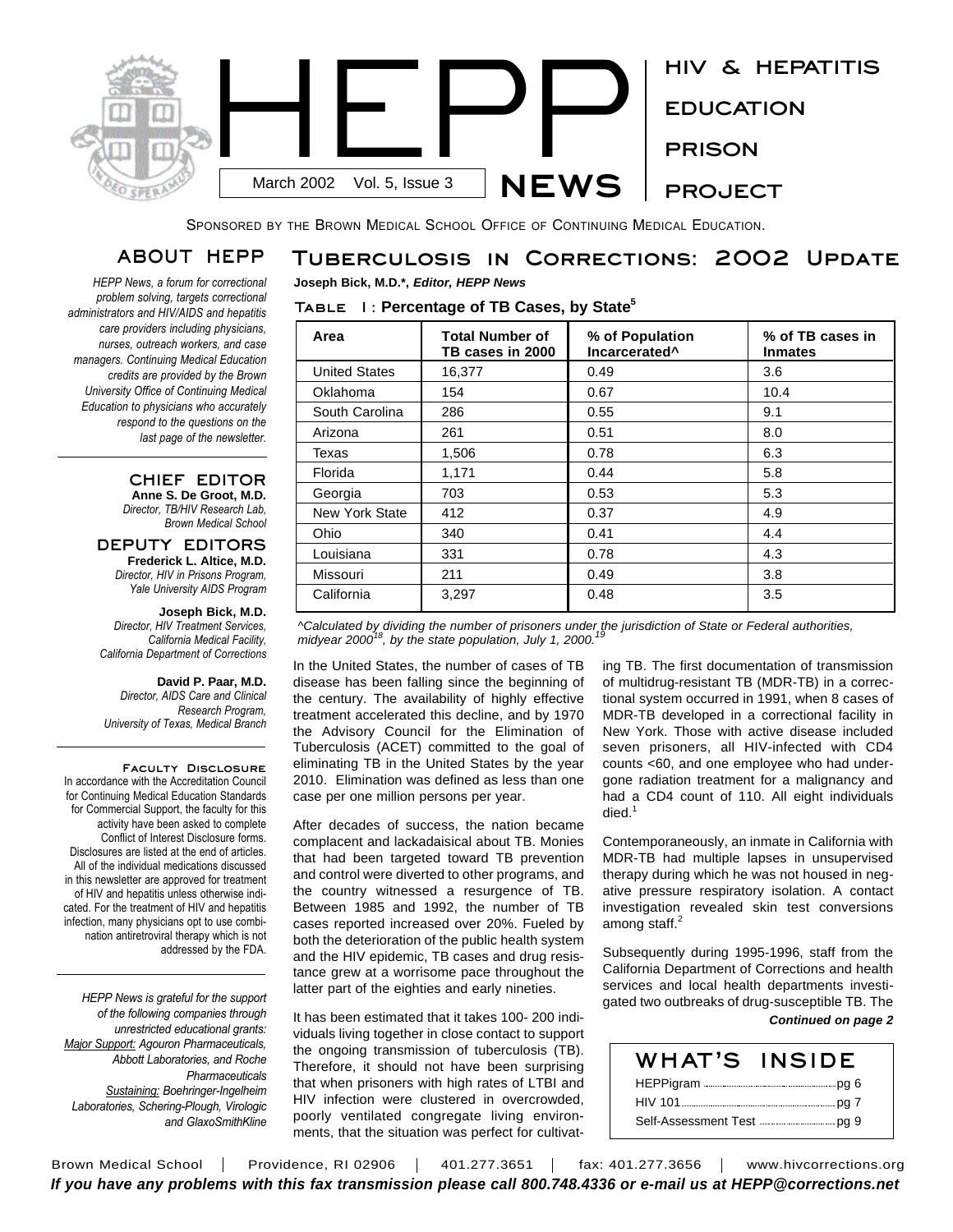### **TB in Corrections...** *(continued from page 1)*

outbreaks occurred in two state correctional institutions with dedicated HIV housing units. In each outbreak, all cases were linked by IS6110-based DNA fingerprinting of MTB isolates. In all, 30 cases of TB were diagnosed, including one case in a visitor. The findings indicated that MTB can spread rapidly among HIV-infected inmates and be transmitted to their visitors and prison employees, with secondary spread to the community.<sup>3</sup>

And finally, demonstrating that those who do not learn from the past are condemned to repeat it, South Carolina experienced an outbreak in 1999-2000 in a unit housing HIV infected prisoners. In all, TB disease developed in 31 prisoners and one medical student. 4

Nationwide, the rate of active TB cases in the incarcerated is 10-20 times greater than that in the general U.S. population. Data from 2000 reveals an inordinate number of TB cases in residents of correctional facilities as compared to the nation as a whole (Table 1, p. 1).

In 2000, the Institute of Medicine (IOM) released a report entitled *Ending Neglect: The Elimination of Tuberculosis in the United States.* This report stated "… without question the major reason for the resurgence of tuberculosis was the deterioration of the public health infrastructure essential for the control of tuberculosis." The report went on to say, "The question now confronting the United States is whether another cycle of neglect will be allowed to begin or whether, instead, decisive action will be taken to eliminate the disease." Additionally, "at the current rate of decline, … it will take more than 70 years to reach the target for elimination of tuberculosis of 1 case … per million population." One recommendation of the IOM was to increase targeted skin testing and treatment of LTBI programs for high-risk groups such as inmates of correctional facilities. 6

Another area of concern is the increasing proportion of TB cases in this country that develop among the foreign born. During 2000, a total of 16,377 U.S. cases of TB were reported, representing a 39% decrease from 1992 (26,673 cases). However, the case rate among foreign-born persons remains at least seven times higher than among U.S.-born persons. Of the 26,673 cases in 1992, 7,270 (34.2 per 100,000 population) cases were reported among foreign-born persons, representing 27% of all cases. Of the 16,377 cases in 2000, 7,554 (25.8 per 100,000 population) were among foreign-born persons, representing 46% of all cases (Figure 1).<sup>7</sup>

**Figure 1: Number of cases of TB in U.S.-born and foreign-born persons - United States, 1992-2000**



The number of states with >50% of their annual total of reported TB cases among foreign-born persons increased from four in 1992 to 21 in 2000. Of these 21 states, California, Hawaii, Massachusetts, Minnesota, and New Hampshire had >70% of their annual total of cases among foreign-born persons.<sup>7</sup>

The proportion of patients with MDR-TB decreased from 486 (3%) of 17,684 in 1993 to 141 (1%) of 12,056 in 2000. However, of the total number of reported MDR-TB cases, the proportion occurring in foreignborn persons increased from 31% in 1993 to 72% in 2000. 7

Clearly, TB will not be brought under control in this country without a greater emphasis being placed upon the diagnosis and treatment of LTBI among the incarcerated. In the nation's largest correctional systems (California, Texas, Florida, New York) foreign-born prisoners make up a significant number of the total detainees. Studies have demonstrated the prevalence of LTBI among prisoners to be from 14% to 25%. Other studies have shown that the longer prisoners are incarcerated, the more likely they are to have a positive tuberculin skintest result. This data supports the probability that transmission of TB is occurring within correctional facilities. Once again, as with HIV, hepatitis, mental illness, STDs, and innumerable other public health issues it becomes clear that as goes the health of the incarcerated, so goes the health of the nation.

What then, is the role of this nation's correctional health care providers when it comes to TB? Much of the information that follows is based upon the guidelines for the Prevention and Control of Tuberculosis in Correctional Facilities: Recommendations of the Advisory Council for the Elimination of Tuberculosis, MMWR 1996 45 (RR-8).<sup>8</sup>

As with any other medical effort in the correctional setting, success of a TB infection control program depends upon the active cooperation of custody. The first step therefore is to involve each facility's sheriff or warden in the implementation of a TB control plan. All medical and custodial staff must be trained about their role in this plan.

All correctional facilities, even those in which few TB cases are expected to occur, should designate a person or group of persons who will be responsible for the facility's TB infection-control program. These persons should have the authority to develop, implement, enforce, and evaluate TB infection-control policies. If supervisory responsibility is assigned to a committee, one person should be designated as the contact person to whom questions and problems can be addressed. In systems with more than one facility, one person should be designated to oversee TB infection-control activities throughout the system.

TB infection-control officials and all clinicians who treat inmates or employees of correctional facilities should be familiar with current guidelines concerning TB from the Centers for Disease Control and Prevention, the American Thoracic Society/ CDC,<sup>9</sup> and the National Commission on Correctional Health Care (NCCHC).<sup>10, 11</sup>

Medical facilities located within correctional facilities should conduct a thorough risk assessment and follow the recommendations in the CDC Guidelines for Preventing the Transmission of *Mycobacterium tuberculosis* in Health-Care Facilities. 12 Last month HEPP News editors participated in the drafting of a revision to this document, attempting to ensure that the unique challenges of correctional TB control will be addressed.

Correctional facility officials should form close working relationships with their state and local health departments, which can assist correctional facilities in formulating, implementing, and evaluating TB control activities. Correctional staff should ensure that they have access to same day chest radiographs, induced sputum collection, 24-hour turn around time for AFB sputum smears, and a sufficient number of negative pressure respiratory isolation rooms. In addition, laboratories processing AFB specimens must utilize rapid culture tech-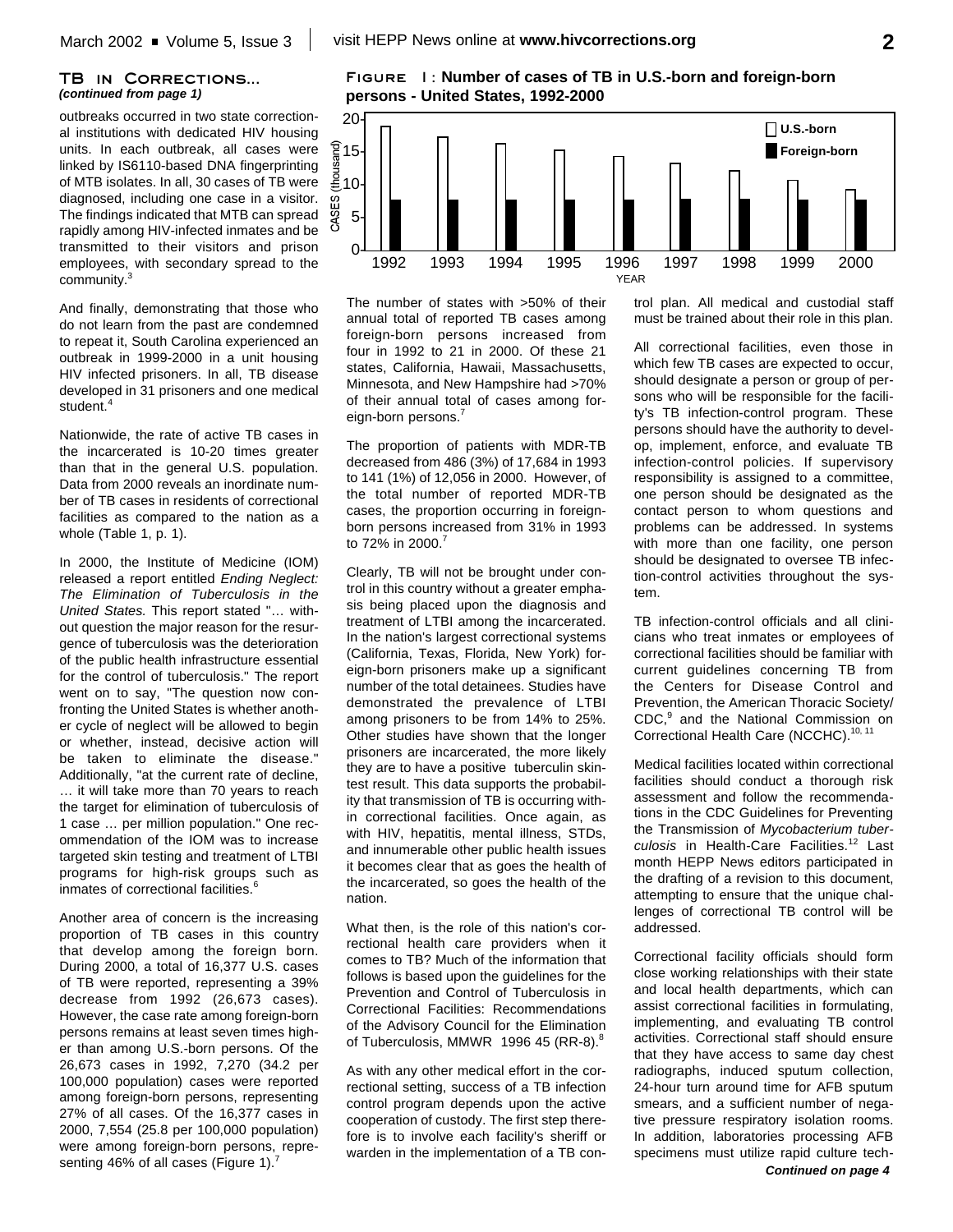# **Letter from the Editor**

*Dear Colleagues,*

*My University of Washington colleagues and I recently returned from Peru where we regularly meet with our fellow Peruvian HIV Prevention Trial Unit (HPTU) and HIV Vaccine Trials Unit (HVTU) collaborators. Like most Latin American countries, Peru is a largely impoverished nation. In contrast to most African countries, however, the prevalence of HIV in the general population in Peru is still relatively low. HIV incidence in certain high-risk groups such as gay and bisexual men is very high providing opportunities for assessing and implementing HIV prevention strategies.*

*Dr. De Groot described how patients in Mali suffer and die from OIs commonly treated in developed nations due to lack of access to treatment in the developing world (HEPP, January 2002); the same is often true in Peru. Access to antiretroviral medications is also limited in Peru. Unlike many African countries, though, the Peruvian government makes PCP and TB prophylaxis universally available to patients in the publicly-financed health care programs.*

*What stands out most in my mind is the Peruvian National Tuberculosis (TB) Control Program implemented in 1990 - a model system more successfully implemented than those in most developed countries. Peru is one of the seven countries meeting the WHO target goals for tuberculosis and has adopted "universal" Directly Observed Therapy (DOT). Peru's program has resulted in a national rate of decline of >5.9% per year from 1991-2000, indicating that 70% (91,000) of possible TB-related deaths were averted.*

*In contrast to the largely successful Peruvian TB Control, the U.S. system has largely been a failure, especially in controlling and treating TB among inmates and foreign born persons. Because of these problems, we dedicate this month's issue to TB in corrections. Dr. Bick outlines the TB problem and summarizes the inordinate rates of TB among inmates and foreign born persons, providing a rational and practical approach to and summary of CDC guidelines for control of TB in correctional institutions. We can only hope that correctional health care providers will some day be given sufficient support to implement adequate TB control programs in our nation's correctional institutions.*

*After reading this issue, health care providers should be familiar with many aspects of TB care, including the CDC guidelines for managing tuberculosis in the correctional setting; how to manage a positive PPD skin test; and understand the complications involved in treating a patient who is both HIV-and TB-positive.*

# **Subscribe to HEPP News**

Fax to **617.770.3339** for any of the following: *(please print clearly or type)*

| Yes, I would like to add/update/correct (circle one) my contact information for my complimentary<br>subscription of HEPP News fax/email newsletter. |                                                                                                                                                                                                                                |                                                                                                                                                                         |   |
|-----------------------------------------------------------------------------------------------------------------------------------------------------|--------------------------------------------------------------------------------------------------------------------------------------------------------------------------------------------------------------------------------|-------------------------------------------------------------------------------------------------------------------------------------------------------------------------|---|
|                                                                                                                                                     | HEPP News fax/email newsletter.                                                                                                                                                                                                | Yes, I would like to sign up the following colleague to receive a complimentary subscription of                                                                         |   |
|                                                                                                                                                     | email (rather than have a fax).                                                                                                                                                                                                | Yes, I would like my HEPP News to be delivered in the future as an attached PDF file in an                                                                              |   |
|                                                                                                                                                     |                                                                                                                                                                                                                                |                                                                                                                                                                         |   |
| <b>CHECK ONE:</b>                                                                                                                                   |                                                                                                                                                                                                                                | O Physician O Physician Assistant C Nurse/Nurse Practitioner O Nurse Administrator<br>O Pharmacist O Medical Director/Administrator O HIV Case Worker/Counselor O Other |   |
|                                                                                                                                                     |                                                                                                                                                                                                                                | ____________________________________CITY: ______________________STATE: _____ ZIP: _________________                                                                     |   |
|                                                                                                                                                     |                                                                                                                                                                                                                                |                                                                                                                                                                         | s |
|                                                                                                                                                     | EMAIL: The contract of the contract of the contract of the contract of the contract of the contract of the contract of the contract of the contract of the contract of the contract of the contract of the contract of the con |                                                                                                                                                                         |   |

Published monthly and distributed by fax, HEPP News provides up-tothe-moment information on HIV and hepatitis treatment, efficient approaches to administering treatment in the correctional environment, national and international news related to HIV and hepatitis in prisons and jails, and changes in correctional care that impact HIV and hepatitis treatment.

#### **Senior Advisors**

John H. Clark, M.D., M.P.H., F.S.C.P. *Los Angeles County Sheriff's Department*

> Helene D. Gayle, M.D., M.P.H. *Bill & Melinda Gates Foundation*

Theodore M. Hammett, Ph.D. *Abt Associates*

Ned E. Heltzer, R.Ph., M.S. *Heltzer Associates*

Ralf Jürgens *Canadian AIDS Law Legal Network*

Rob Lyerla, Ph.D. *Centers for Disease Control and Prevention*

Joseph Paris, Ph.D., M.D. *CCHP Georgia Dept. of Corrections*

> David Thomas, J.D., M.D. *Florida Dept. of Corrections*

Louis C. Tripoli, M.D., F.A.C.F.E. *Correctional Medical Institute, Correctional Medical Services*

Lester Wright, M.D. *New York State Dept. of Corrections*

**Associate Editors**

Dean Rieger, M.D. *Indiana Dept. of Corrections*

Josiah Rich, M.D. *Brown University School of Medicine, The Miriam Hospital*

Stephen Tabet, M.D., M.P.H. *Univ. of Washington Division of Infectious*

*Disease, Seattle HIVNET*

David A. Wohl, M.D. *University of North Carolina*

### **Managers**

Craig Grein *Brown University*

Michelle Gaseau *The Corrections Connection*

**Layout**

Kimberly Backlund-Lewis *The Corrections Connection*

**Distribution**

*Screened Images Multimedia*

**Managing Editor**

Rebecca Nerenberg *HIV/Hepatitis Education Prison Project*

The editorial board and contributors to HEPP News include national and regional correctional professionals, elected on the basis of their experience with HIV and hepatitis care in the correctional setting.

*Dr. Stephen Tabet, MD, MPH*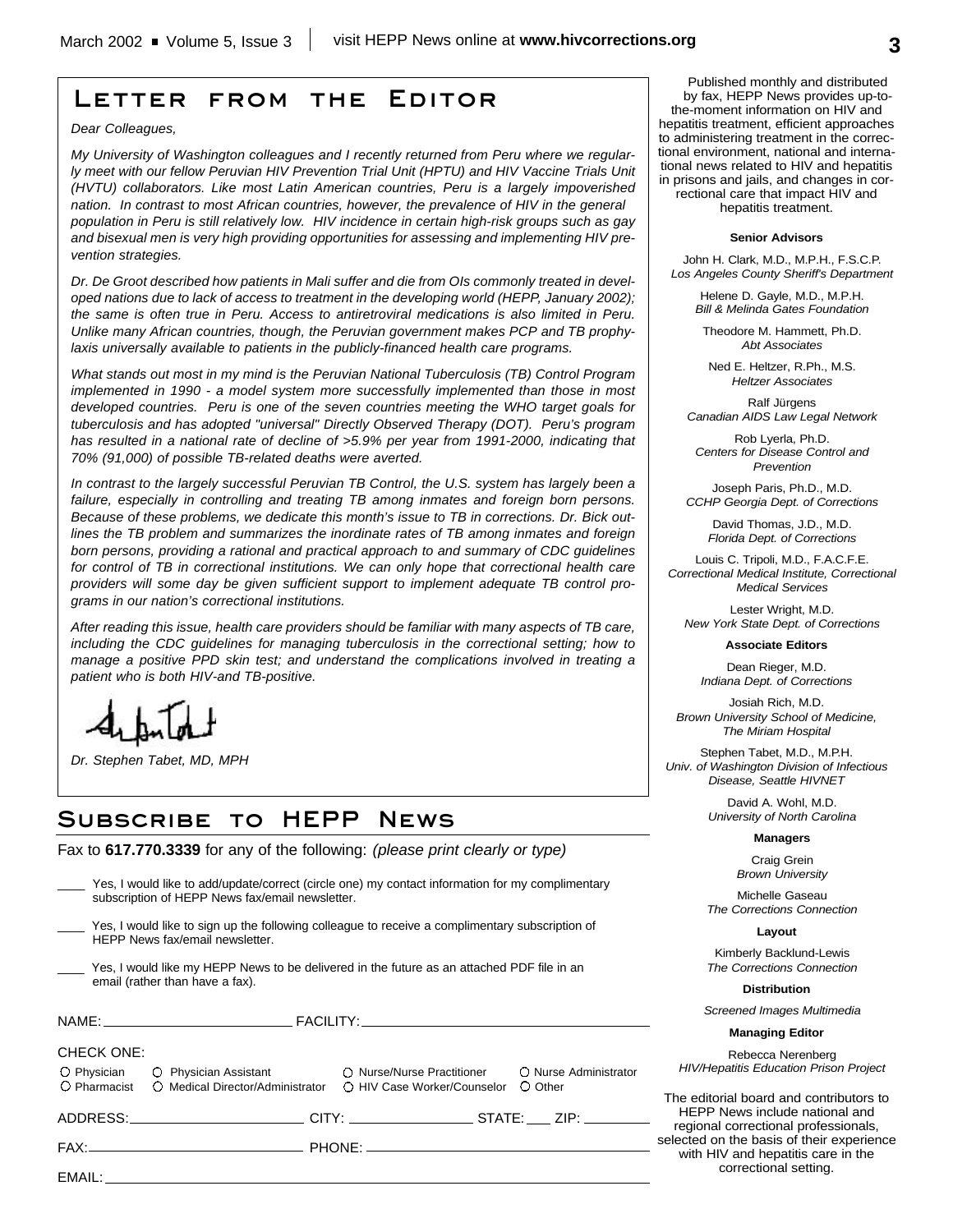### **TB in Corrections...** *(continued from page 2)*

niques (i.e. bactec systems) and perform gene probe assays on positive cultures to ensure prompt species identification. Access to DNA fingerprinting of positive cultures is an important tool in the event of an outbreak situation.

The TB infection control program should be responsible for the following three essential TB control activities:

I. Screening: identifying persons who are infected with *M. tuberculosis* or who have active TB disease (see HEPPigram, p. 6);

II. Containment: preventing transmission of *M. tuberculosis* and adequately treating persons who have latent TB infection or active TB disease; and

III. Assessment: monitoring and evaluating the screening and containment activities.

The remainder of this article will focus on screening for and treatment of active TB and LTBI.

### **I. Screening**

Screening for active TB and LTBI should take place a) at the time of intake, b) at least annually thereafter, and c) whenever signs or symptoms develop that might be due to TB disease.

### **a. At intake**

During medical evaluation at intake ("bus screening"), inmates should be asked if they have had active TB disease or if they have been treated for latent TB infection or active TB disease. This information should be recorded in each inmate's medical record. Any inmate who has a history of inadequate treatment for TB disease should undergo a thorough medical evaluation followed by prompt re-initiation of therapy.

All new arrivals should be evaluated for signs or symptoms consistent with active TB. Those with symptoms of TB (e.g., a productive, prolonged cough {a cough lasting for greater than or equal to 3 weeks}; hemoptysis {coughing up blood} fever, chills, night sweats, easy fatigue, loss of appetite, or weight loss) should be masked and then placed in respiratory isolation until active TB can be ruled out. (See HEPPigram, p. 6)

All HIV-infected persons, regardless of whether they are symptomatic or have a positive skin test, should be screened with a chest radiograph. TB can be difficult to diagnose in HIV-infected persons or other severely immunosuppressed persons.<sup>13</sup> The chest radiographs of severely immunosuppressed persons who have pulmonary TB might not have a classical appearance; for example, infiltrates without cavities in any lung zone or mediastinal or hilar lymphadenopathy might be present. In rare situ-

## **Table 2: Directly Observed Therapy (DOT) 15**

|            | Daily                         | DOT 2x/week                   | DOT 3x/week         |
|------------|-------------------------------|-------------------------------|---------------------|
| INH        | 5 mg/kg (300 mg)*             | 15 mg/kg (900 mg)*            | 15 mg/kg(900 mg)*   |
| $RIF**$    | 10 mg/kg(600 mg)*             | 10 mg/kg(600 mg)*             | 10 mg/kg(600 mg)*   |
| <b>PZA</b> | 15-30 mg/kg(2 g) <sup>*</sup> | 50-70 mg/kg(4 g) <sup>*</sup> | 50-70 mg/kg(3 g)*   |
| <b>EMB</b> | 15-25 mg/kg(2 g)*             | 50 mg/kg $(4 g)^*$            | 25-30 mg/kg(2.5 g)* |
| <b>SM</b>  | 15 mg/kg(1 g) <sup>*</sup>    | 25-30 mg/kg $(1 g)^*$         | 25-30 mg/kg(1 g)*   |

#### *\* Maximum dose*

*\*\* RIF may be used with EFV, RTV, or RTV + SQV when there are no other PIs or NNRTIs. When EFV is given with RIF, increase EFV dose to 800 mg/day. For other PI and NNRTI regimens, use RFB with dose Adjustments in Table 3.*

| TABLE 3: PI/NNRTI + RFB Dose Adjustments <sup>15</sup> |  |
|--------------------------------------------------------|--|
|                                                        |  |

| <b>PI or NNRTI</b>           | <b>RFB (Rifabutin)</b>     |  |
|------------------------------|----------------------------|--|
| IDV, 1000 mg q8h             | 150 mg/day or 300 mg 2x/wk |  |
| NFV, 1000 mg tid or 1500 bid | 150 mg/day or 300 mg 2x/wk |  |
| APV, 1200 mg bid             | 150 mg/day or 300 mg 2x/wk |  |
| EFV, 800 mg qd               | 450 mg/day or 600 mg 2x/wk |  |
| NVP, 200 mg bid              | 300 mg/day                 |  |
| RTV, standard                | 150 mg 2-3x/wk             |  |
| RTV/SQV, 400/400 mg bid      | 150 mg 2-3x/wk             |  |
| LPV/RTV, 400/100 mg bid      | 150 mg god                 |  |

*APV = amprenavir, DLV = delavirdine, EFV = efavirenz, EMB = ethambutol, IDV = indinavir, INH = isonazide, LPV = lopinavir, NVP = nevirapine, NFV = nelfinavir, PZA = pyrazinamide, RFB = rifabutin, RIF = rifampin, RTV = ritonavir, SM = streptomycin, SQV = saquinavir*

ations, the chest radiograph of a severely immunosuppressed person who has pulmonary TB disease may appear normal.<sup>13</sup>

### *Skin testing*

All new arrivals should undergo screening for TB infection with the Mantoux tuberculin skin test using 0.1 ml of 5 tuberculin units (TU) of PPD. Those who have a documented history of a positive skin-test result, a documented history of TB disease, or a reported history of a severe necrotic reaction to tuberculin should be exempt from routine tuberculin skin-test screening. Neither pregnancy, lactation, nor previous vaccination with Bacillus of Calmette and Guerin (BCG) vaccine is a contraindication for tuberculin skin testing.

The reaction to the Mantoux skin test should be interpreted by an experienced worker 48- 72 hours after the injection by measuring the area of induration (i.e., the palpable swelling) at the injection site. The diameter of the indurated area should be measured across the width of the forearm. Erythema (i.e., the redness of the skin) should not be measured. All reactions, even those classified as negative, should be recorded in millimeters of induration.

Generally, a tuberculin skin-test reaction of greater than or equal to 10 mm induration is considered a positive result in inmates and correctional-facility employees. However, an induration of greater than or equal to 5 mm is considered a positive result in persons in the following groups:

- 1. close contacts of a person who has infectious TB
- 2. persons whose chest radiographs are suggestive of previous TB disease;
- 3. persons known to have HIV infection; and

4. persons who are at risk for HIV infection, including injecting-drug users whose HIV status is unknown.

Vaccination with BCG, a TB vaccine used in many countries, can cause a reaction to the tuberculin skin test. No reliable method can distinguish tuberculin reactions caused by BCG from those caused by infection with *M. tuberculosis*. A diagnosis of LTBI and the use of preventive therapy should be considered for any BCG-vaccinated prisoner who has a tuberculin skin-test reaction of greater than or equal to 10 mm of induration.

Persons who have a positive skin-test result and no symptoms suggestive of TB should be screened with a posterior-anterior chest radiograph. If an inmate has a positive skintest result and a diagnosis of active TB disease has been excluded, the inmate should be considered for preventive therapy (see Section IIb on page 5).

Sputum-smear and culture examinations should be conducted for inmates whose chest radiographs are suggestive of active TB disease, regardless of their skin-test results. In some large jails, TB control officials should consider using on-site chest radiography to screen all inmates for TB dis-*Continued on page 5*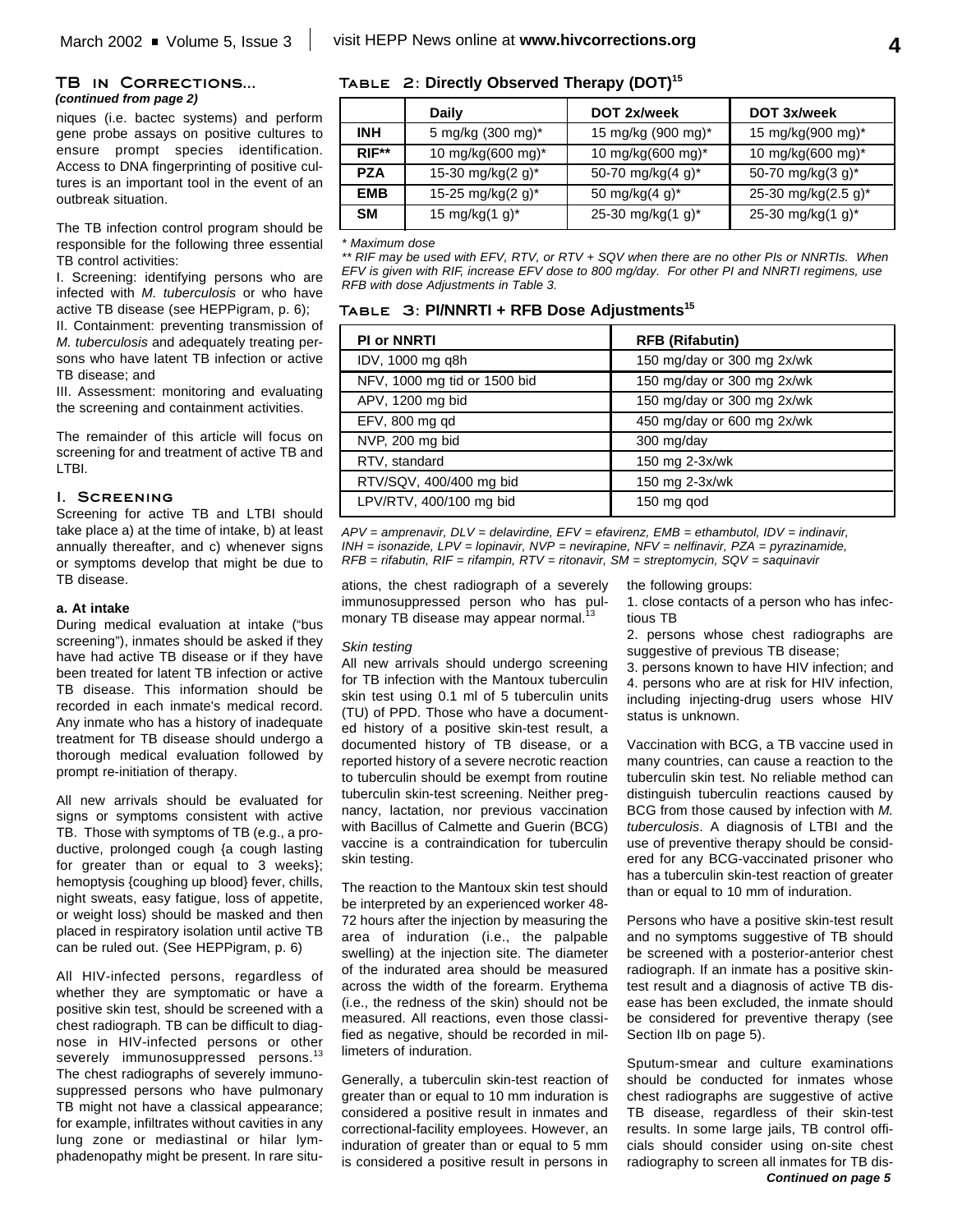### **TB in Corrections...** *(continued from page 4)*

ease. Such screening is particularly important for jails in which a) the prevalence of TB disease is high, b) the inmate population changes rapidly, and c) the prevalence of HIV infection and illicit-drug injection is high. Jail officials should consult the local TB control officer for assistance in assessing the need for, and cost-effectiveness of, such screening.

### **b. Annual follow-up screening**

Inmates who had a negative skin-test result at intake should have an annual PPD skin test. Those who have a history of a positive skin-test result and who have not completed a course of preventive therapy should be screened for symptoms of TB disease. Annual chest radiographs are unnecessary for the follow-up evaluation of infected persons.

### **c. At any time when symptoms are detected**

Inmates who at any time have symptoms suggestive of TB disease should immediately receive a thorough medical evaluation, including a tuberculin skin test, a chest radiograph, and, if indicated, sputum examinations. While under investigation, suspect cases should be housed in a negative pressure respiratory isolation room.

### **IIa. Containment: treatment of active disease**

For most inmate-patients, the preferred initial treatment regimen includes four drugs: isoniazid, rifampin, pyrazinamide, and either ethambutol or streptomycin (for dosing see Table 2; for recommended regimens, see HIV101). Because pyrazinamide and streptomycin should not be used to treat pregnant women, pregnancy must be excluded in women of child-bearing ages before treatment for TB disease is initiated. Furthermore, TB infected patients who are also HIV- positive AND are on a HAART regimen containing a PI or NNRTI should receive rifabutin (RFB) instead of rifampin (RIF) and may also require dose adjustments in their HIV medications (Table 3).

Patients with sputum smear positive TB should remain in negative pressure respiratory isolation until they have satisfied all of the following conditions:

1) they have received 7-10 days of directly observed therapy (DOT)

2) three separate consecutive sputum specimens are smear negative for AFB

3) the patient's symptoms have improved

Failure to respond to treatment usually is caused by patient non-adherence to therapy, but can also be caused by a drug-resistant strain of MTB. Drug-susceptibility testing should be performed on all initial MTB iso-

lates, regardless of sputum-smear results. If an inmate is to be released or transferred out of the facility before completing therapy, the public health department or receiving correctional facility should be notified as far in advance as possible and should be provided with appropriate medical records to ensure continued adherence to and timely completion of therapy.

All inmates being treated for active TB disease should be on DOT to ensure adherence to therapy. Inadequate or interrupted treatment for TB can result in relapse, continued transmission, and the development of drug-resistant disease. Therefore, after effective therapy has begun, continued treatment without interruption is critical until patients complete an entire course of therapy.

### **IIb. Containment: preventive therapy for LTBI**

The recommended regimen for preventive therapy in inmates, because they are at high risk for TB, regardless of HIV status is a single daily dose of 300 mg of isoniazid for 9 months given by DOT. For those who are known to be HIV sero-negative, a six month course of therapy may be acceptable. If daily-supervised therapy is not feasible, twice-weekly supervised therapy with isoniazid (15 mg/kg of isoniazid per dose, with a maximum dose of 900 mg) is a suitable alternative (see HIV101). Before release or transfer of an inmate, provisions should be made for the public health department or receiving facility to oversee completion of an appropriate course of preventive therapy.

During the entire treatment period, persons receiving preventive therapy should be monitored monthly by medical personnel for signs and symptoms of adverse reactions. Because of the high rate of underlying liver disease in inmates, baseline transaminase measurements should be obtained at the initiation of preventive therapy. Those who are found to have abnormal baseline transaminases and those who have other factors associated with an increased risk for hepatitis (chronic liver disease, daily use of alcohol, injecting- drug use, or current use of another medication that might cause interactions) should have transaminases measured monthly during the course of treatment.

An alternative short course treatment regimen for LTBI utilizing 2 months of rifampin and PZA was found to be safe and highly effective in HIV-infected individuals with LTBI. Subsequently, however, fatal and severe liver injuries have been associated with the use of this regimen in HIV sero-negative individuals.<sup>16, 17</sup> It is not clear why those who are HIV sero-negative would be more likely to develop side effects from this regimen than those who are HIV sero-positive. However, it seems prudent to advise that the 2-month RIF-PZA treatment regimen for LTBI should be used with caution, especially in patients concurrently taking other medications associated with liver injury, and those with alcoholism, even if alcohol use is discontinued during treatment. RIF-PZA is not recommended for persons with underlying liver disease or for those who have had INHassociated liver injury. For persons not infected with HIV, 9 months of daily INH remains the preferred treatment for LTBI; 4 months of daily RIF is an acceptable alternative.

Persons for whom TB preventive therapy is recommended but who refuse or are unable to complete a recommended course of therapy should be counseled to seek prompt medical attention if they develop signs or symptoms suggestive of TB. Routine, periodic chest radiographs of persons who have a documented history of a positive skin-test result usually are not useful for detecting disease in the absence of symptoms.

### **Conclusion**

After decades of decline in this country, TB cases rose during the latter part of the eighties. This resurgence was fueled by both the HIV epidemic and the deterioration of the public health infrastructure. With renewed attention and increased resources, TB cases are again beginning to decline. An increasingly disproportionate number of new cases are diagnosed among those who are foreign born and among the incarcerated. MDR-TB cases are also more common in these two populations. Elimination of TB in this country will require intensified screening, treatment, and containment efforts among prisoners and the foreign born. Those of us working in correctional health are on the front line of this effort to rid our nation of TB. Success will require education of all correctional employees and close cooperation with custody staff as well as state and local health departments.

*\*Nothing to disclose*

*REFERENCES: 1. MMWR 41(28); 507-509.*

*http://www.cdc.gov/mmwr/preview/mmwrhtml/00 017241.htm*

*2. MMWR 42(03); 48-51.*

*http://www.cdc.gov/mmwr/PDF/wk/mm4203.pdf 3. MMWR 48(04); 79-82.*

*http://www.cdc.gov/mmwr/PDF/wk/mm4804.pdf 4. MMWR 49(46) ;1041-1044.*

*http://www.cdc.gov/mmwr/PDF/wk/mm4946.pdf 5. http://www.cdc.gov/nchstp/tb/surv/*

*surv2000/pdfs/t23.pdf*

*6. Ending Neglect: The Elimination of Tuberculosis in the United States. Institute of*

*Medicine, 2000.*

*http://www.iom.edu/iom/iomhome.nsf/WFiles/TB 8pagerfinal/\$file/TB8pagerfinal.PDF*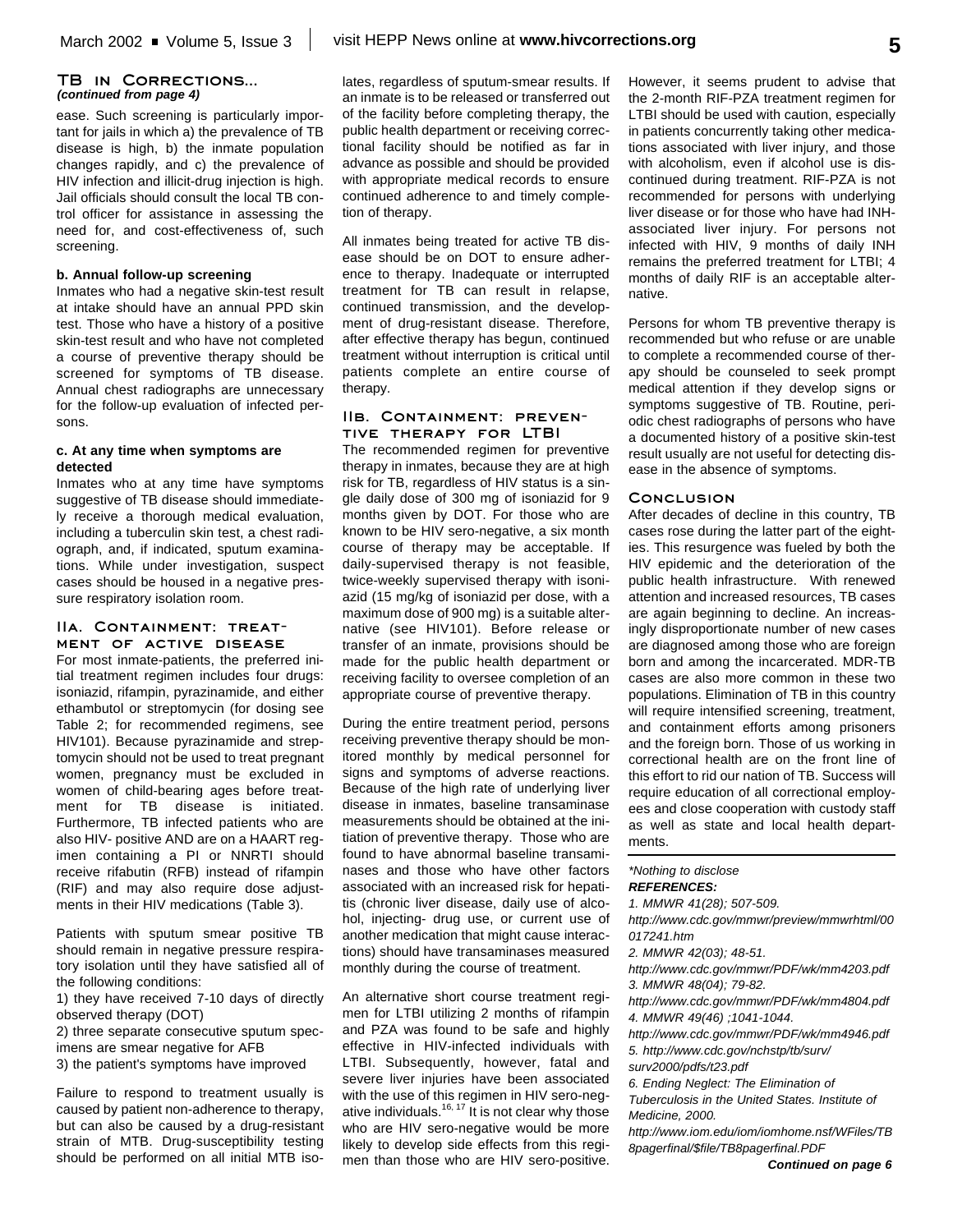# **HEPPigram: Management of a Positive PPD Skin Test**

**The following is one approach to the incarcerated patient with a newly positive PPD skin test\* on routine screening, regardless of HIV status. This algorithm represents an aggressive approach, appropriate for the correctional setting because of: 1) congregate living environments, which facilitate the rapid spread of MTB;**

**2) the high prevalence of HIV, much of which is undiagnosed.**



\*Positive PPD Skin Test is:

- $-$  >5mm for HIV + patient.
- >10mm for HIV- patient.
- $-$  an increase of  $\geq 5$ mm from a prior PPD skin test.
- $\geq$ 5mm if patient has a history of TB contact.

\*\*Symptoms include hemoptysis, cough, fever, weight loss, and night sweats.

\*\*\*Classically, MTB presents with apical infiltrates. In those with HIV infection, the chest x-ray may be normal, or reveal mediastinal adenopathy, or middle/lower lobe infiltrates.

^If same day chest x-ray is not available, immediately isolate patient in negative pressure setting, use masking when out of negative pressure room. Obtain chest x-ray as soon as possible.

## **TB in Corrections...** *(continued from page 5)*

### *7. MMWR 51(05); 101-104.*

- *http://www.cdc.gov/mmwr/PDF/wk/mm5105.pdf*
- *8. MMWR 45(RR-8). http://www.cdc.gov/mmwr/PDF/RR/RR4508.pdf*
- *9. Am J Respir Crit Care Med 1994; 149: 1359-74.*
- *10. Standards for health services in jails. Chicago: National Commission*
- *on Correctional Health Care, 1992.*
- *11. Standards for health services in prisons. Chicago: National*
- *Commission on Correctional Health Care, 1992.*
- *12. MMWR 43(RR-13). http://www.cdc.gov/mmwr/PDF/RR/RR4313.pdf*
- *13. Am Rev Respir Dis 1990; 142: 725-35.*
- *14. Mohle-Boetani J., Bick J. et al. CID 2002; 34: 668-76.*

*15. Bartlett JG, Gallant JE. Medical Management of HIV Infection 2001- 2002 Edition. Johns Hopkins University, Baltimore MD 2001 16. MMWR 50(15). http://www.cdc.gov/mmwr/PDF/wk/mm5015.pdf 17. MMWR 50(34). http://www.cdc.gov/mmwr/PDF/wk/mm5034.pdf 18. Prison and Jail Inmates at Midyear 2000. Bureau of Justice Statistics Report, p.3. http://www.ojp.usdoj.gov/bjs/pub/pdf/pjim00.pdf 19. U.S. Census Bureau Figures, http://eire.census.gov/popest/data/ states/populartables/table01.php*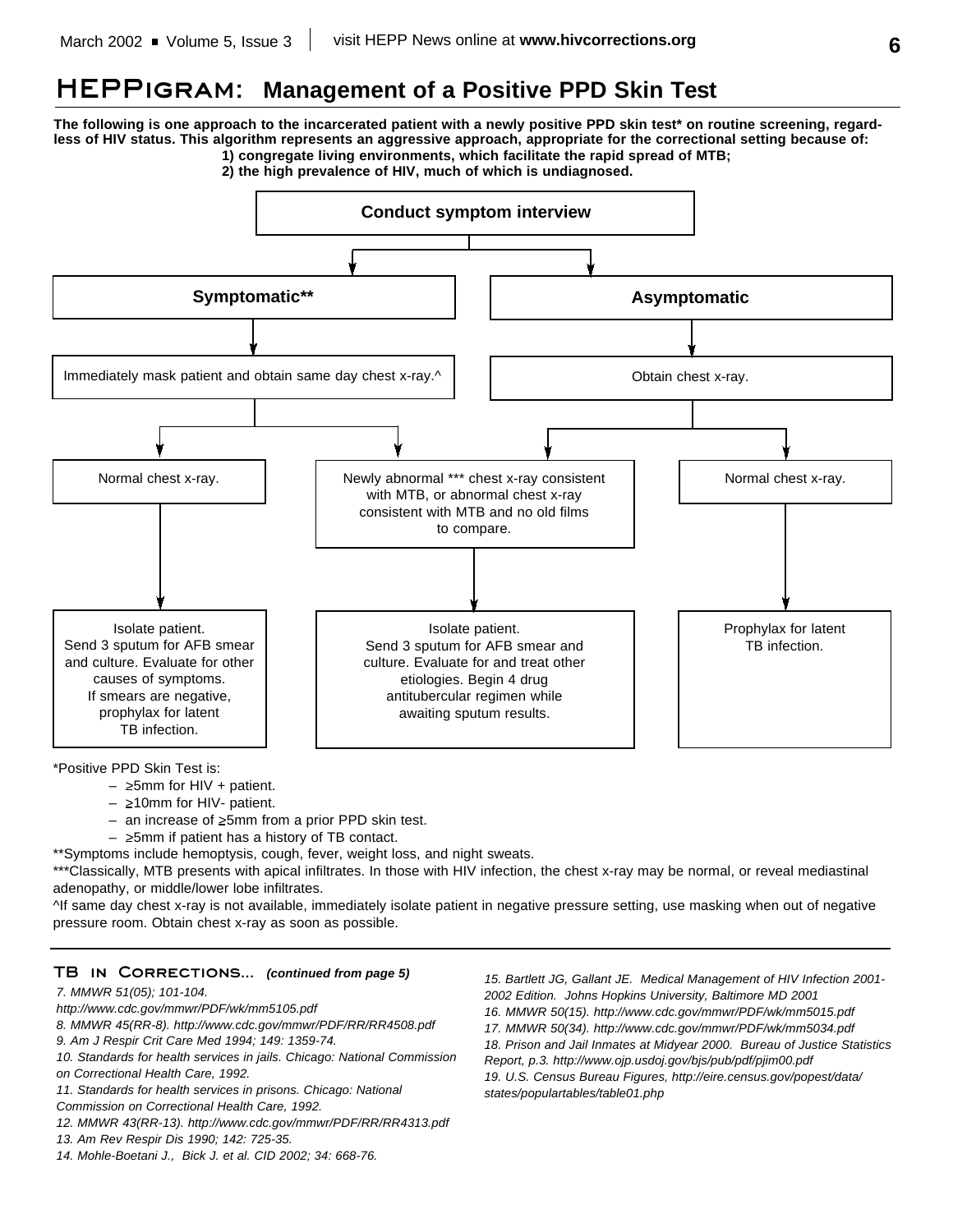# **Tuberculosis Treatment and Prophylaxis Recommendations**

# **Table A: TREATMENT of ACTIVE TB\***

 $\bigcirc$ 

|<br>NH<br>T

| <b>Induction</b>                                                                                         | <b>Maintenance</b>                                                           | <b>Comment</b>                                                                                                                                                                                         |  |
|----------------------------------------------------------------------------------------------------------|------------------------------------------------------------------------------|--------------------------------------------------------------------------------------------------------------------------------------------------------------------------------------------------------|--|
| Rifampin (RIF)-based therapy (no concurrent use of PIs or NNRTIs)                                        |                                                                              |                                                                                                                                                                                                        |  |
| 1. INH/RIF/PZA/EMB (or SM) daily x 2<br>months                                                           | INH/RIF daily or 2-3x/week x 18 weeks                                        | RIF-containing regimens preclude con-<br>current PIs or NNRTIs except with EFV,                                                                                                                        |  |
| 2. INH/RIF/PZA/EMB (or SM) daily x 2<br>weeks, then 2-3x/week x 6 weeks                                  | INH/RIF or 2-3x/week x 18 weeks                                              | RTV, and RTV + SQV. Assess HIV at 3<br>month intervals to determine needs for                                                                                                                          |  |
| 3. INH/RIF/PZA/EMB (or SM) 3x/week x<br>8 weeks                                                          | INH/RIF/PZA/EMB (or SM) 3x/week x 4<br>months                                | ART. A 2-week wash-out period is<br>required between the last RIF dose and<br>initiation of PI or NNRTIs.                                                                                              |  |
|                                                                                                          | Rifabutin (RFB)-based therapy (concurrent PI or NNRTI)                       |                                                                                                                                                                                                        |  |
| 1. INH/RFB/PZA/EMB daily x 8 weeks<br>2. INH/RFB/PZA/EMB daily x 2 weeks,<br>then 2x/week x 6 weeks      | INH/RFB daily or 2x/week x 18 weeks<br>INH/RFB daily or 2-3x/week x 18 weeks | Monitor for RFB toxicity-arthralgias,<br>uveitis, leukopenia. Dose modifications<br>of RFB and PIs/NNRTI when given con-<br>currently (see Table 3, p. 4). RFB<br>should not be given with SQV or DLV. |  |
| Streptomycin (SM)-based therapy (concurrent PI or NNRTI)                                                 |                                                                              |                                                                                                                                                                                                        |  |
| 1. INH/SM/PZA/EMB daily x 8 weeks<br>2. INH/SM/PZA/EMB daily x 2 weeks,<br>then $2-3x/$ week $x$ 6 weeks | INH/SM/PZA 2-3x/week x 30 weeks<br>INH/SM/PZA 2-3x/week x 30 weeks           | SM is contraindicated in pregnant<br>women as is PZA. If SM cannot be con-<br>tinued for 9 months add EMB and treat-<br>ment should be extended to 12 months.                                          |  |

*For dosing, see Table 2 in the main article.*

*\* Treatment of bone or CNS disease should be at least 1 year.*

# **Table B: PROPHYLAXIS of LATENT TB INFECTION**

Risk: PPD+ ( $\geq$ 5 mm induration) without prior prophylaxis or treatment (AI), recent TB contact (AII), or history of inadequately treated TB that healed (AII) (MMWR 2000; 49: [RR-6] and MMWR 1998; 47 [RR-20]).

| <b>Preferred</b>                                                                                                                                                                                                                                                                                                                                         | Alternatives*                                                                                                                                                                                                                                                       | <b>Special Cases</b>                                                                                                                                                                                                                                                                                                                                                                                                                                                                                                                                                                   |
|----------------------------------------------------------------------------------------------------------------------------------------------------------------------------------------------------------------------------------------------------------------------------------------------------------------------------------------------------------|---------------------------------------------------------------------------------------------------------------------------------------------------------------------------------------------------------------------------------------------------------------------|----------------------------------------------------------------------------------------------------------------------------------------------------------------------------------------------------------------------------------------------------------------------------------------------------------------------------------------------------------------------------------------------------------------------------------------------------------------------------------------------------------------------------------------------------------------------------------------|
| - INH 300 mg/day + pyridoxine 50<br>mg/day, x 9 mo or up to 12 mo w/<br>interruptions (All)<br>$-$ INH 900 mg + pyridoxine 100 mg<br>2x/wk DOT, x 9 mo or up to 12 mo w/<br>interruptions (BII)<br>patient not receiving PI or NNRTI:<br>$-$ **RIF 600 mg/day + PZA 20<br>mg/kg/day, x 2 mo or up to<br>3 mo w/ interruptions (AI)<br>(**see NOTE below) | $-$ RIF 600 mg/day x 4 mo (BII)<br>* patients receiving PI or NNRTI need<br>RFB 15-30 mg/kg/day in place of<br>(RIF)/PZA and antiretroviral dose<br>adjustment if receiving PI or NNRTI<br>(BIII) (see dose adjustments in Table 3<br>in the main article) $x$ 2 mo | INH-resistant strain: RIF 600 mg/day +<br>PZA 20 mg/kg/day x 2 mo (AI); alterna-<br>tive: RIF 300 mg/day PO x 4 mo (CIII)<br><b>INH- and RIF- resistant strain: use 2</b><br>agents with anticipated activity-<br>EMB/PZA or levofloxacin/PZA<br><b>Pregnancy: INH regimens</b><br>Monitoring: baseline LFTs (bilirubin,<br>AST & ALT), and CBC if treated w/ RIF<br>or RFB- CBC. Repeat tests if baseline<br>tests are abnormal or if there are symp-<br>toms of hepatitis. Recipients of INH or<br>RIF alone: clinical review monthly; RIF<br>or RFB + PZA: review at 2,4, and 8 wks |

**\*\* NOTE:** The 2-month RIF/PZA treatment for latent tuberculosis infection (LTBI) has been shown to cause liver injury in HIVnegative patients. Therefore, in most cases, the 9-month INH regimen is preferred for treatment of LTBI. The RIF/PZA regimen should be used with caution especially in those patients concurrently taking other medications associated with liver injury, and those with alcoholism, even when alcohol use is discontinued during treatment. Full information on recommendations concerning RIF/PZA are available in the MMWR 50 (34): 733-735 or at http://www.cdc.gov/mmwr/PDF/wk/mm5034.pdf

WARNING: Six (6) months of TB treatment may not be sufficient for HIV-positive patients (see Inside News, p. 8).

EMB = ethambutol, INH = isoniazid, PZA = pyrazinamide, RFB = rifabutin, RIF = rifampin, SM= streptomycin

*Adapted from: Bartlett JG, Gallant JE. Medical Management of HIV Infection 2001-2002 Edition. Johns Hopkins University, Baltimore MD 2001 (112-113).*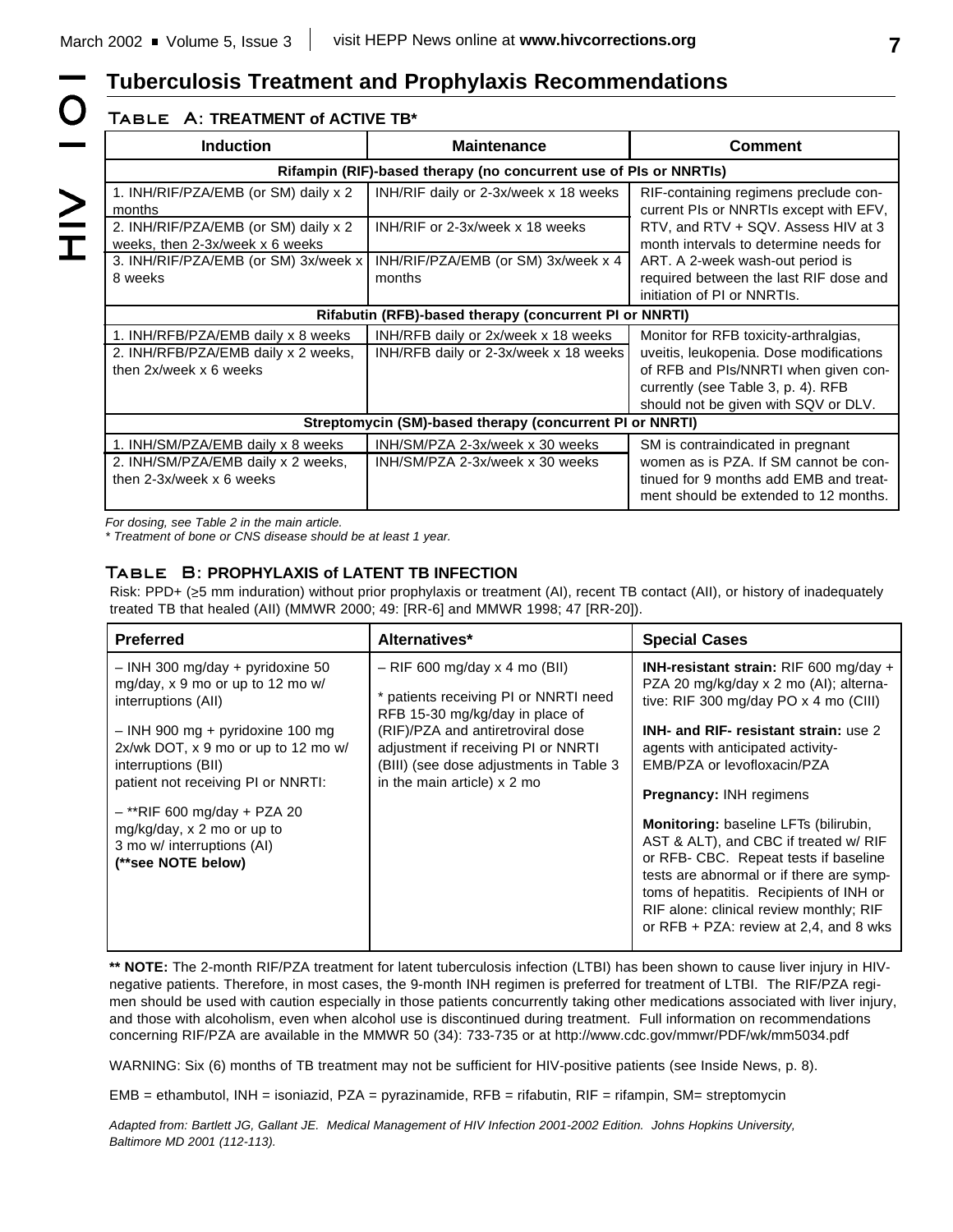# **Save the Dates**

**International Conference on Emerging Infectious Diseases** *March 24-27, 2002 Atlanta, Georgia* Fee: \$350 Visit: http://www.cdc.gov/iceid/ Call: C. Schable, 404.639.4581 Email: cas1@cdc.gov

**HIV Pathogenesis, Antiretrovirals, and Other Selected Issues in HIV Disease Management** *March 25, 2002 New York, NY* Sponsored by the International AIDS Society-USA Fee: \$55 Visit: http://www.iausa.org

Call: 415.561.6725 Email: cme@iausa.org

## **Clinical Updates in Correctional Health Care**

*April 13-16, 2002 Fort Lauderdale, Florida* Fee: \$225 Academy members, \$300 non-Academy members Visit: www.ncchc.org Fax: 773.880.2424

### **Twelfth Annual Clinical Care Options for HIV Symposium** *April 25-28, 2002 Miami, Florida* Sponsored by the Northwestern University School of Medicine Register by March 25, 2002 Visit: http://imedoptions.com Call: 888.391.3996

## **Sixth Annual HIV Update: Contemporary Issues in Management** *June 6-8, 2002*

*Boston, Massachusetts* Fee: Before April 26: \$550, \$350 Residents and Fellows; after April 26: \$595, \$375 Residents and Fellows Call: 617.384.8600 Fax: 617.284.8686 Email: hms-cme@hms.harvard.edu

> **XIV International AIDS Conference**

*July 7-12, 2002 Barcelona, Spain* Fee: before May 1 2002: \$950; after May 1 2002: \$1050 (special rates and scholarships available) Visit: www.aids2002.com Email: aids2002.registration@ congrex.se

# **Inside News**

## **TB**

### **Tuberculosis: the Situation in the United States, 2000**

*MMWR 2/8/02 51(5):101-04;*

*http://www.cdc.gov/mmwr/PDF/wk/mm5105.pdf* As reported in the MMWR, the CDC announced a 7% drop in the number of TB cases in the United States from 1999-2000 (June 2001). The data indicate a drop in TB cases among US-born populations combined with a rise in the number of cases among foreign-born US populations (see Main Article).

### **Six-Month TB Treatment May Not Be Effective for HIV-Positive Patients**

## *Clin Infect Dis 2001;33:1762-1769*

A retrospective study of patients infected with drug susceptible tuberculosis (TB) has found that the 6-month TB treatment usually given in the United States may not provide protection against TB recurrence or relapse for HIV-positive patients. HIV-positive patients were more likely to have a recurrence of TB than were HIV-negative patients (2.4% v. 0.6%); the same was true for the risk of TB relapse (3% v.0.8%). Clinicians should be aware that there is a possibility of TB recurrence or relapse 6 to 9 months after a patient begins treatment, and that this risk is far greater for HIV-positive patients. It is recommended that the sputum of HIV-positive patients be checked 3 months after the short course (6 month) TB treatment for assessment.

### **California Settles Lawsuit Involving Prison Health Care**

### *Reuters, 1/30/02*

A class-action lawsuit brought against the California Department of Corrections (Calif. DOC) cited "cruel and unusual punishment," alleging that the Calif. DOC did not provide adequate healthcare to its 160,000 inmates.The suit alleged that the Calif. DOC was "lax" in assessing the medical needs of its inmates in part because it did not hire enough medical personnel, did not have adequate screening procedures for incoming inmates, delayed testing and treatment, and was unable to deal with chronic illnesses, including HIV and diabetes. The Calif. DOC has settled this lawsuit, agreeing to improve health care over the next several years and allowing an independent firm audit and monitor the state's progress.

## **HIV**

### **Simplified Efavirenz Regimen Approved** *FDA Release, 2/4/02*

The FDA has approved a once-daily, single pill formulation of the NNRTI efavirenz (brand name Sustiva). The new once-daily pill is a 600 mg tablet that can be taken in place of the three 200 mg capsules currently available. The new dosage should be available by the end of February; the old formulation of 200 mg capsules will continue to be available as well. Decreased pill burdens may increase patient adherence.

### **FDA Approves Combining Amprenavir + Ritonavir**

### *FDA Release, 2/5/02*

The FDA has approved new dosing for the concomitant use of Amprenavir (brand name Agenerase) and Ritonavir (brand name Norvir). The new package insert of amprenavir now includes the following dosing options when used in conjunction with ritonavir: 1200 mg amprenavir plus 200 mg ritonavir once daily or 600 mg amprenavir plus 100 mg ritonavir twice daily. The new information on these medications used concomitantly is available from the FDA at http://www.fda.gov/cder/foi/label/2002/21007s01 0lbl.pdf.

### **Florida: HAART No Longer Available Upon Discharge**

### *South Florida Sun-Sentinel, 2/13/02*

HIV-positive jail inmates in Broward County, Florida, will no longer receive a temporary (30 day) supply of antiretroviral medications upon release. The supply was meant as a "stop-gap" to give HIV-positive inmates time access medication once they left the jail. However, the new medical services at the jail realized that the jail did not have the proper licensure to distribute drugs outside of the jail. Experts are concerned that this will negatively impact the health of county inmates released to the community. Editor's note: The Fla. DOC is still continuing its program of a 30-day supply of HAART medications in combination with its "Coordination to Care." The change in Broward County will not affect Fla. DOC inmates.

### **Job Opening**

The Washington State Dept. of Corrections is looking for a new Medical Director. For more information, visit http://www.wa.gov/doc/Content/ docjobs.htm, or call 360.753.1573.

# **Resources & Websites**

## **WHO Global Tuberculosis Program**

www.fda.gov/cder/foi/label/2002/21007s010lbl.pdf

### **CDC Core Curriculum on TB**

www.cdc.gov/nchstp/tb/pubs/corecurr/default.htm Order free paper copy at https://www2.cdc.gov/ nchstp\_od/PIWeb/TBorderform.asp

**CDC Division of Tuberculosis Elimination** www.cdc.gov/nchstp/tb/

#### **OSHA Tuberculosis Site**

www.osha-slc.gov/SLTC/tuberculosis/

**Report from the 39th Annual IDSA: Tuberculosis Update** www.hopkins-tb.org/events/idsa39.shtml

### **NEW Adult and Adolescent HIV Treatment guidelines**

www.hivatis.org/guidelines/adult/Feb04\_02/ AdultGdl.pdf

**NEW HHS Guidelines for the use of Antiretrovirals in Pregnant Women** www.hivatis.org/guidelines/perinatal/Feb4\_02/ Perin.pdf